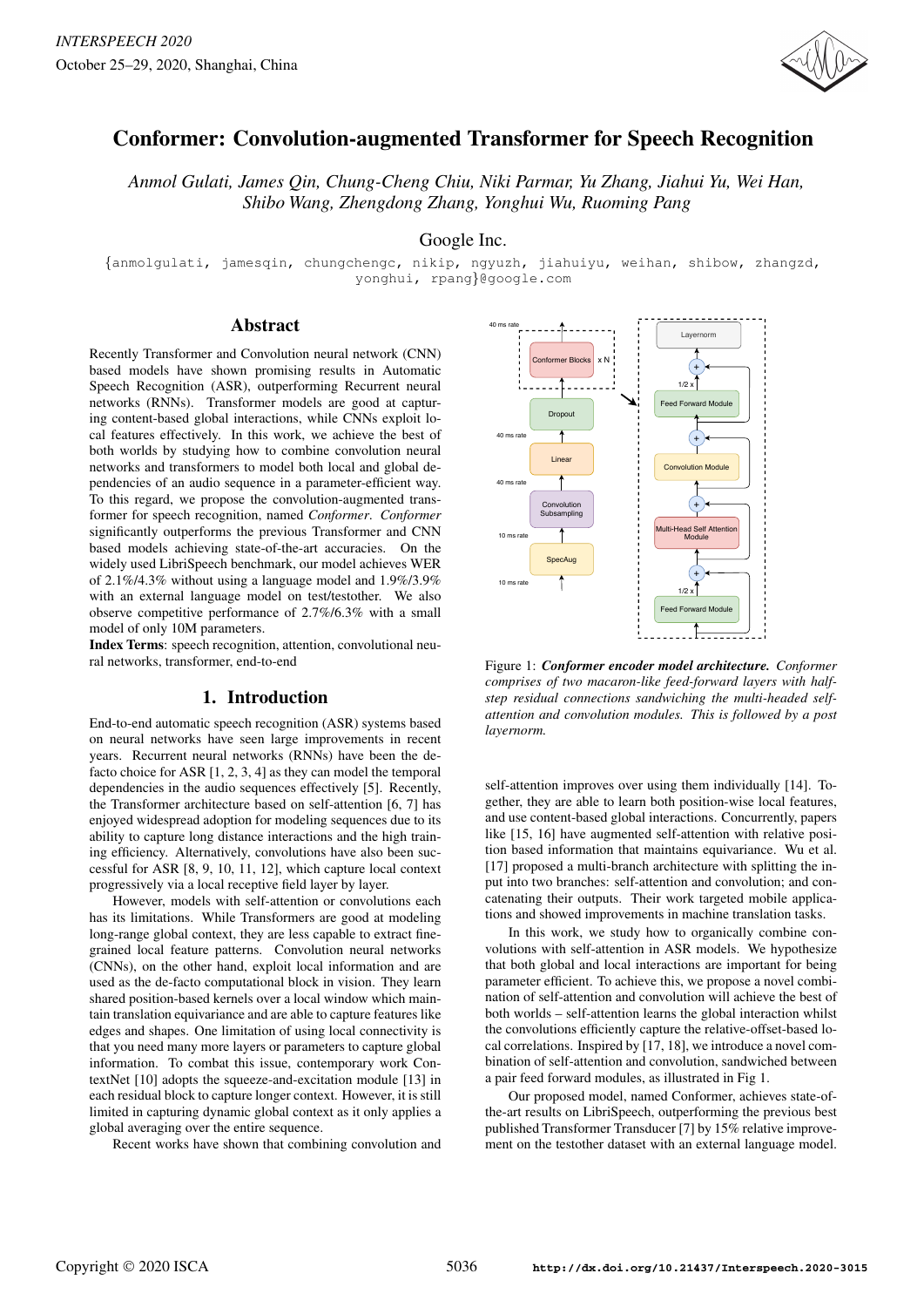

Figure 2: *Convolution module. The convolution module contains a pointwise convolution with an expansion factor of 2 projecting the number of channels with a GLU activation layer gating over half the channel inputs, followed by a 1-D Depthwise convolution. The 1-D depthwise conv is followed by a Batchnorm and then a swish activation layer.*

We present three models based on model parameter limit constraints of 10M , 30M and 118M. Our 10M model shows an improvement when compared to similar sized contemporary work [10] with 2.7%/6.3% on test/testother datasets. Our medium 30M parameters-sized model already outperforms transformer transducer published in [7] which uses 139M model parameters. With the big 118M parameter model, we are able to achieve 2.1%/4.3% without using language models and 1.9%/3.9% with an external language model.

We further carefully study the effects of the number of attention heads, convolution kernel sizes, activation functions, placement of feed-forward layers, and different strategies of adding convolution modules to a Transformer-based network, and shed light on how each contributes to the accuracy improvements.

# 2. Conformer Encoder

Our audio encoder first processes the input with a convolution subsampling layer and then with a number of conformer blocks, as illustrated in Figure 1. The distinctive feature of our model is the use of Conformer blocks in the place of Transformer blocks as in [7, 19].

A conformer block is composed of four modules stacked together, i.e, a feed-forward module, a self-attention module, a convolution module, and a second feed-forward module in the end. Sections 2.1, 1, and 2.3 introduce the self-attention, convolution, and feed-forward modules, respectively. Finally, 2.4 describes how these sub blocks are combined.

### 2.1. Multi-Headed Self-Attention Module

We employ multi-headed self-attention (MHSA) while integrating an important technique from Transformer-XL [20], the relative sinusoidal positional encoding scheme. The relative positional encoding allows the self-attention module to generalize better on different input length and the resulting encoder is more robust to the variance of the utterance length. We use prenorm residual units [21, 22] with dropout which helps training and regularizing deeper models. Figure 3 below illustrates the multi-headed self-attention block.



Figure 3: *Multi-Headed self-attention module. We use multiheaded self-attention with relative positional embedding in a pre-norm residual unit.*

#### 2.2. Convolution Module

Inspired by [17], the convolution module starts with a gating mechanism [23]—a pointwise convolution and a gated linear unit (GLU). This is followed by a single 1-D depthwise convolution layer. Batchnorm is deployed just after the convolution

to aid training deep models. Figure 2 illustrates the convolution block.

#### 2.3. Feed Forward Module

The Transformer architecture as proposed in [6] deploys a feed forward module after the MHSA layer and is composed of two linear transformations and a nonlinear activation in between. A residual connection is added over the feed-forward layers, followed by layer normalization. This structure is also adopted by Transformer ASR models [7, 24].

We follow pre-norm residual units [21, 22] and apply layer normalization within the residual unit and on the input before the first linear layer. We also apply Swish activation [25] and dropout, which helps regularizing the network. Figure 4 illustrates the Feed Forward (FFN) module.

### 2.4. Conformer Block

Our proposed Conformer block contains two Feed Forward modules sandwiching the Multi-Headed Self-Attention module and the Convolution module, as shown in Figure 1.

This sandwich structure is inspired by Macaron-Net [18], which proposes replacing the original feed-forward layer in the Transformer block into two half-step feed-forward layers, one before the attention layer and one after. As in Macaron-Net, we employ half-step residual weights in our feed-forward (FFN) modules. The second feed-forward module is followed by a final layernorm layer. Mathematically, this means, for input  $x_i$ to a Conformer block  $i$ , the output  $y_i$  of the block is:

$$
\tilde{x_i} = x_i + \frac{1}{2} \text{FFN}(x_i)
$$
  
\n
$$
x'_i = \tilde{x_i} + \text{MHSA}(\tilde{x_i})
$$
  
\n
$$
x''_i = x'_i + \text{Conv}(x'_i)
$$
  
\n
$$
y_i = \text{Layernorm}(x''_i + \frac{1}{2} \text{FFN}(x''_i))
$$
\n(1)

where FFN refers to the Feed forward module, MHSA refers to the Multi-Head Self-Attention module, and Conv refers to the Convolution module as described in the preceding sections.

Our ablation study discussed in Sec 3.4.3 compares the Macaron-style half-step FFNs with the vanilla FFN as used in previous works. We find that having two Macaron-net style feed-forward layers with half-step residual connections sandwiching the attention and convolution modules in between provides a significant improvement over having a single feedforward module in our Conformer architecture.

The combination of convolution and self-attention has been studied before and one can imagine many ways to achieve that. Different options of augmenting convolutions with selfattention are studied in Sec 3.4.2. We found that convolution module stacked after the self-attention module works best for speech recognition.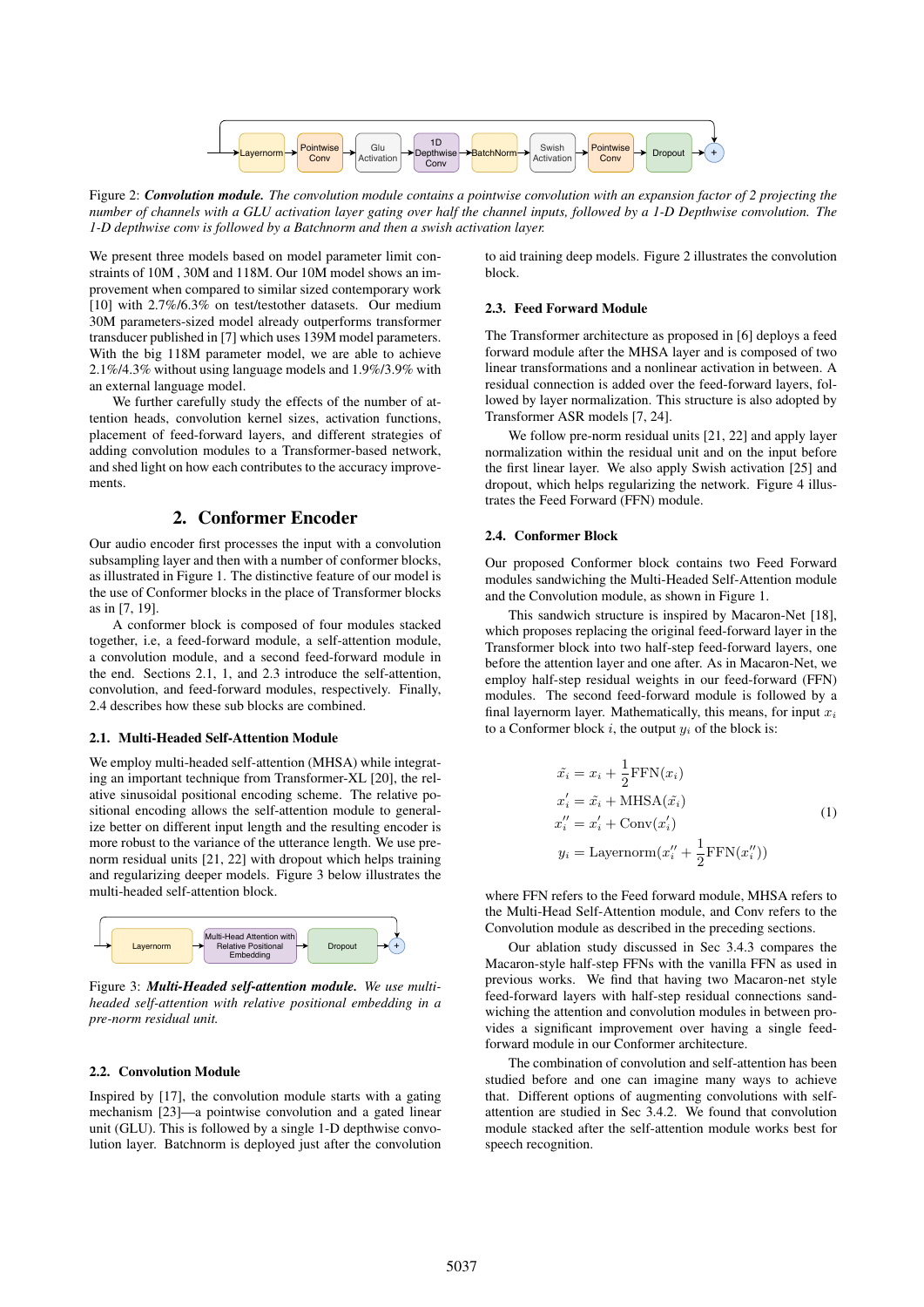

Figure 4: *Feed forward module. The first linear layer uses an expansion factor of 4 and the second linear layer projects it back to the model dimension. We use swish activation and a pre-norm residual units in feed forward module.*

Table 1: *Model hyper-parameters for Conformer S, M, and L models, found via sweeping different combinations and choosing the best performing models within the parameter limits.*

| Model                  | Conformer<br>(S) | Conformer<br>(M) | Conformer |
|------------------------|------------------|------------------|-----------|
| Num Params (M)         | 10.3             | 30.7             | 118.8     |
| <b>Encoder Layers</b>  | 16               | 16               | 17        |
| Encoder Dim            | 144              | 256              | 512       |
| <b>Attention Heads</b> | 4                |                  |           |
| Conv Kernel Size       | 32               | 32               | 32        |
| Decoder Layers         |                  |                  |           |
| Decoder Dim            | 320              | 640              |           |

#### 3.1. Data

We evaluate the proposed model on the LibriSpeech [26] dataset, which consists of 970 hours of labeled speech and an additional 800M word token text-only corpus for building language model. We extracted 80-channel filterbanks features computed from a 25ms window with a stride of 10ms. We use SpecAugment [27, 28] with mask parameter ( $F = 27$ ), and ten time masks with maximum time-mask ratio ( $p<sub>S</sub> = 0.05$ ), where the maximum-size of the time mask is set to  $p<sub>S</sub>$  times the length of the utterance.

3. Experiments

#### 3.2. Conformer Transducer

We identify three models, small, medium and large, with 10M, 30M, and 118M params, respectively, by sweeping different combinations of network depth, model dimensions, number of attention heads and choosing the best performing one within model parameter size constraints. We use a single-LSTM-layer decoder in all our models. Table 1 describes their architecture hyper-parameters. As described in Figure 1, for subsampling, we use a convolution subsampling module [24] with two 33 CNN layers of stride 2, providing 4x temporal downsampling.

For regularization, we apply dropout [29] in each residual unit of the conformer, i.e, to the output of each module, before it is added to the module input. We use a rate of  $P_{drop} = 0.1$ . Variational noise [5, 30] is introduced to the model as a regularization. A  $\ell_2$  regularization with 1e – 6 weight is also added to all the trainable weights in the network. We train the models with the Adam optimizer [31] with  $\beta_1 = 0.9$ ,  $\beta_2 = 0.98$  and  $\epsilon = 10^{-9}$  and a transformer learning rate schedule [6], with 10k warm-up steps and peak learning rate  $0.05/\sqrt{d}$  where d is the model dimension in conformer encoder.

We use a 3-layer LSTM language model (LM) with width 4096 trained on the LibriSpeech langauge model corpus with the LibriSpeech960h transcripts added, tokenized with the 1k WPM built from LibriSpeech 960h. The LM has word-level perplexity 63.9 on the dev-set transcripts. The LM weight  $\lambda$ for shallow fusion is tuned on the dev-set via grid search. All models are implemented with Lingvo toolkit [32].

#### 3.3. Results on LibriSpeech

Table 2: *Comparison of Conformer with recent published models. Our model shows improvements consistently over various model parameter size constraints. At 10.3M parameters, our model is 0.7% better on testother when compared to contemporary work, ContextNet(S) [10]. At 30.7M model parameters our model already significantly outperforms the previous published state of the art results of Transformer Transducer [7] with 139M parameters.*

| Method             | #Params (M) | <b>WER Without LM</b> |           | WER With LM |           |
|--------------------|-------------|-----------------------|-----------|-------------|-----------|
|                    |             | testclean             | testother | testclean   | testother |
| <b>Hybrid</b>      |             |                       |           |             |           |
| Transformer [33]   |             |                       |           | 2.26        | 4.85      |
| CTC                |             |                       |           |             |           |
| QuartzNet [9]      | 19          | 3.90                  | 11.28     | 2.69        | 7.25      |
| LAS                |             |                       |           |             |           |
| Transformer [34]   | 270         | 2.89                  | 6.98      | 2.33        | 5.17      |
| Transformer [19]   |             | 2.2                   | 5.6       | 2.6         | 5.7       |
| <b>LSTM</b>        | 360         | 2.6                   | 6.0       | 2.2         | 5.2       |
| <b>Transducer</b>  |             |                       |           |             |           |
| Transformer [7]    | 139         | 2.4                   | 5.6       | 2.0         | 4.6       |
| ContextNet(S) [10] | 10.8        | 2.9                   | 7.0       | 2.3         | 5.5       |
| ContextNet(M) [10] | 31.4        | 2.4                   | 5.4       | 2.0         | 4.5       |
| ContextNet(L) [10] | 112.7       | 2.1                   | 4.6       | 1.9         | 4.1       |
| Conformer (Ours)   |             |                       |           |             |           |
| Conformer(S)       | 10.3        | 2.7                   | 6.3       | 2.1         | 5.0       |
| Conformer(M)       | 30.7        | 2.3                   | 5.0       | 2.0         | 4.3       |
| Conformer(L)       | 118.8       | 2.1                   | 4.3       | 1.9         | 3.9       |

Table 2 compares the (WER) result of our model on LibriSpeech test-clean/test-other with a few state-of-the-art models include: ContextNet [10], Transformer transducer [7], and QuartzNet [9]. All our evaluation results round up to 1 digit after decimal point.

Without a language model, the performance of our medium model already achieve competitive results of 2.3/5.0 on test/testother outperforming the best known Transformer, LSTM based model, or a similar sized convolution model. With the language model added, our model achieves the lowest word error rate among all the existing models. This clearly demonstrates the effectiveness of combining Transformer and convolution in a single neural network.

#### 3.4. Ablation Studies

#### *3.4.1. Conformer Block vs. Transformer Block*

A Conformer block differs from a Transformer block in a number of ways, in particular, the inclusion of a convolution block and having a pair of FFNs surrounding the block in the Macaron-style. Below we study these effects of these differences by mutating a Conformer block towards a Transformer block, while keeping the total number of parameters unchanged. Table 3 shows the impact of each change to the Conformer block. Among all differences, convolution sub-block is the most important feature, while having a Macaron-style FFN pair is also more effective than a single FFN of the same number of parameters. Using swish activations led to faster convergence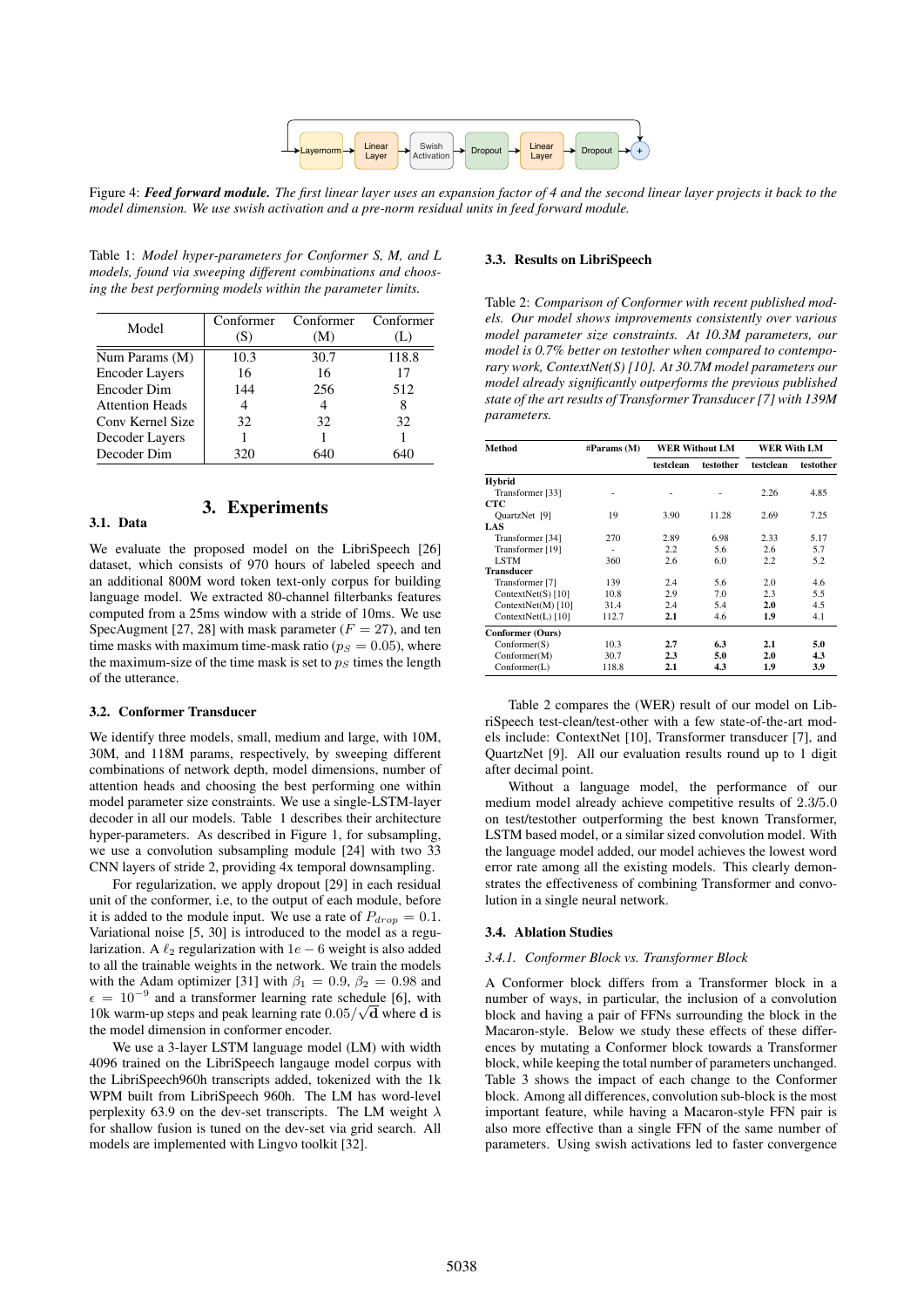in the Conformer models.

Table 3: *Disentangling Conformer. Starting from a Conformer block, we remove its features and move towards a vanilla Transformer block: (1) replacing SWISH with ReLU; (2) removing the convolution sub-block; (3) replacing the Macaron-style FFN pairs with a single FFN; (4) replacing self-attention with relative positional embedding [20] with a vanilla self-attention layer [6]. All ablation study results are evaluated without the external LM.*

| Model<br>Architecture | dev<br>clean | dev<br>other | test<br>clean | test<br>other |
|-----------------------|--------------|--------------|---------------|---------------|
| Conformer Model       | 19           | 44           | 21            | 43            |
| $-$ SWISH $+$ ReLU    | 1.9          | 4.4          | 2.0           | 4.5           |
| – Convolution Block   | 21           | 4.8          | 2.1           | 4.9           |
| - Macaron FFN         | 21           | 5.1          | 2.1           | 5.0           |
| – Relative Pos. Emb.  | 23           | 5.8          | 24            | 5.6           |

### *3.4.2. Combinations of Convolution and Transformer Modules*

We study the effects of various different ways of combining the multi-headed self-attention (MHSA) module with the convolution module. First, we try replacing the depthwise convolution in the convolution module with a lightweight convolution [35], see a significant drop in the performance especially on the devother dataset. Second, we study placing the convolution module before the MHSA module in our Conformer model and find that it degrades the results by 0.1 on dev-other. Another possible way of the architecture is to split the input into parallel branches of multi-headed self attention module and a convolution module with their output concatenated as suggested in [17]. We found that this worsens the performance when compared to our proposed architecture.

These results in Table 4 suggest the advantage of placing the convolution module after the self-attention module in the Conformer block.

Table 4: *Ablation study of Conformer Attention Convolution Blocks. Varying the combination of the convolution block with the multi-headed self attention: (1) Conformer architecture; (2) Using Lightweight convolutions instead of depthwise convolution in the convolution block in Conformer; (3) Convolution before multi-headed self attention; (4) Convolution and MHSA in parallel with their output concatenated [17].*

| Model Architecture                           |     | dev   |
|----------------------------------------------|-----|-------|
|                                              |     | other |
| Conformer                                    | 1.9 | 4.4   |
| $-$ Depthwise conv + Lightweight convolution | 2.0 | 4.8   |
| Convolution block before MHSA                | 1.9 | 4.5   |
| Parallel MHSA and Convolution                | 20  | 49    |

#### *3.4.3. Macaron Feed Forward Modules*

Instead of a single feed-forward module (FFN) post the attention blocks as in the Transformer models, the Conformer block has a pair of macaron-like Feed forward modules sandwiching the self-attention and convolution modules. Further, the Conformer feed forward modules are used with half-step residuals. Table 5 shows the impact of changing the Conformer block to use a single FFN or full-step residuals.

Table 5: *Ablation study of Macaron-net Feed Forward modules. Ablating the differences between the Conformer feed forward module with that of a single FFN used in Transformer models: (1) Conformer; (2) Conformer with full-step residuals in Feed forward modules; (3) replacing the Macaron-style FFN pair with a single FFN.*

| Model<br>Architecture | dev<br>clean | dev<br>other | test<br>clean | test<br>other |
|-----------------------|--------------|--------------|---------------|---------------|
| Conformer             | 1.9          | 4.4          | 2.1           | 4.3           |
| Single FFN            | 1.9          | 4.5          | 2.1           | 4.5           |
| Full step residuals   | 19           | 45           | 21            |               |

# *3.4.4. Number of Attention Heads*

In self-attention, each attention head learns to focus on different parts of the input, making it possible to improve predictions beyond the simple weighted average. We perform experiments to study the effect of varying the number of attention heads from 4 to 32 in our large model, using the same number of heads in all layers. We find that increasing attention heads up to 16 improves the accuracy, especially over the devother datasets, as shown in Table 6.

Table 6: *Ablation study on the attention heads in multi-headed self attention.*

| Attention | Dim per | dev   | dev   | test  | test  |
|-----------|---------|-------|-------|-------|-------|
| Heads     | Head    | clean | other | clean | other |
|           | 128     | 1.9   | 4.6   | 2.0   | 4.5   |
| 8         | 64      | 1.9   | 4.4   | 2.1   | 4.3   |
| 16        | 32      | 2.0   | 4.3   | 2.2.  | 4.4   |
| 32        | 16      | 1.9   | 44    | 2.1   | 4.5   |

### *3.4.5. Convolution Kernel Sizes*

To study the effect of kernel sizes in the depthwise convolution, we sweep the kernel size in  $\{3, 7, 17, 32, 65\}$  of the large model, using the same kernel size for all layers. We find that the performance is mostly similar betwee kernel sizes 7 till 32 but worsens in the case of kernel size 65, as show in Table 7. On comparing the second decimal in dev WER, we find kernel size 32 to perform better than rest.

Table 7: *Ablation study on depthwise convolution kernel sizes.*

| dev   | dev   | test  | test  |
|-------|-------|-------|-------|
| clean | other | clean | other |
| 1.88  | 4.41  | 1.99  | 4.39  |
| 1.88  | 4.30  | 2.02  | 4.44  |
| 1.87  | 4.31  | 2.04  | 4.38  |
| 1.83  | 4.30  | 2.03  | 4.29  |
| 1.89  | 4.47  | 1.98  | 4.46  |
|       |       |       |       |

# 4. Conclusion

In this work, we introduced Conformer, an architecture that integrates components from CNNs and Transformers for endto-end speech recognition. We studied the importance of each component, and demonstrated that the inclusion of convolution modules is critical to the performance of the Conformer model. The model exhibits better accuracy with fewer parameters than previous work on the LibriSpeech dataset, and achieves a new state-of-the-art performance at 1.9%/3.9% for test/testother.